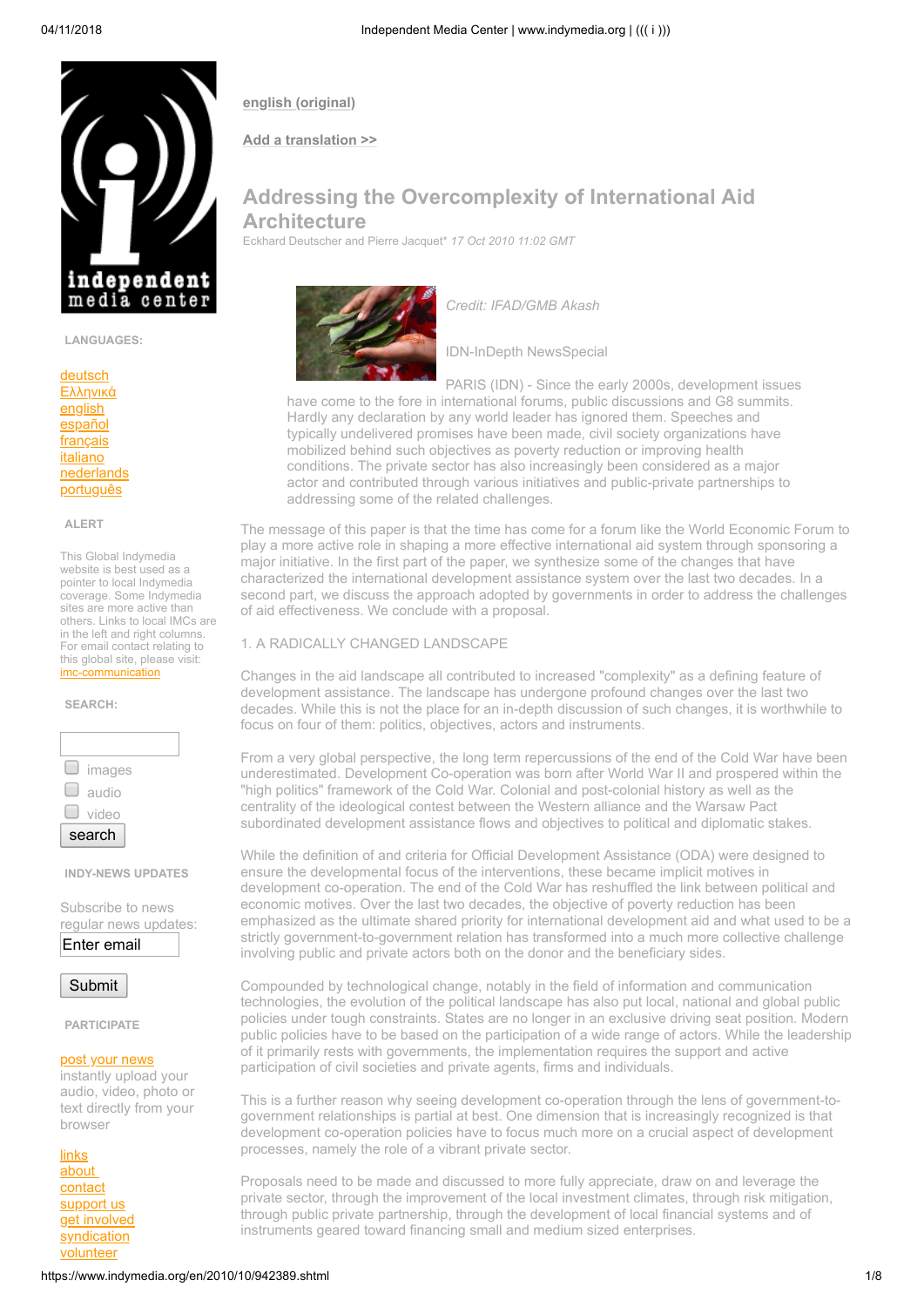[upcoming events](http://www.protest.net/) [imc video projects](https://www.indymedia.org/en/static/videoprojects.shtml) [imc video channel](https://www.indymedia.org/en/static/videochannel.shtml)

**ARCHIVE**

[more features](http://www.indymedia.org//en/feature/archive.shtml)  [newswire archive](https://en/newswire/archive.shtml)

**IMC'S**

### [www.indymedia.org](https://www.indymedia.org/)

**Projects** [print](http://print.indymedia.org/) [radio](http://radio.indymedia.org/) [satellite tv](http://satellite.indymedia.org/) [video](http://video.indymedia.org/)

**East Asia** [japan](http://japan.indymedia.org/)

**Europe** [abruzzo](http://abruzzo.indymedia.org/) [alacant](http://alacant.indymedia.org/) [antwerpen](http://antwerpen-indymedia.be/) **[athens](http://athens.indymedia.org/)** [barcelona](http://barcelona.indymedia.org/) [belarus](http://belarus.indymedia.org/) **[belgium](http://belgium.indymedia.org/)** [bristol](http://bristol.indymedia.org/) [brussels](http://bxl.indymedia.org/) [calabria](http://calabria.indymedia.org/) [cyprus](http://cyprus.indymedia.org/) [emilia-romagna](http://emiliaromagna.indymedia.org/) **[germany](http://de.indymedia.org/)** [grenoble](http://grenoble.indymedia.org/) [ireland](http://www.indymedia.ie/) [istanbul](http://istanbul.indymedia.org/) [italy](http://italy.indymedia.org/) [liguria](http://liguria.indymedia.org/) [lille](http://lille.indymedia.org/) [linksunten](http://linksunten.indymedia.org/) **[london](http://london.indymedia.org/)** [nantes](http://nantes.indymedia.org/) [napoli](http://napoli.indymedia.org/) **[netherlands](https://www.indymedia.nl/)** [nice](http://nice.indymedia.org/) [nottingham](http://nottingham.indymedia.org/) [paris/île-de-france](http://paris.indymedia.org/) **[patras](http://patras.indymedia.org/)** [portugal](http://pt.indymedia.org/) [switzerland](http://switzerland.indymedia.org/) [ukraine](http://ukraine.indymedia.org/)

**Latin America** [argentina](http://argentina.indymedia.org/) [cmi brasil](http://www.midiaindependente.org/) [mexico](http://mexico.indymedia.org/) [peru](http://peru.indymedia.org/) [puerto rico](http://indymediapr.org/) [rosario](http://rosario.indymedia.org/) [santiago](http://santiago.indymedia.org/)

[valparaiso](http://valparaiso.indymedia.org/) **Oceania** [aotearoa](http://www.indymedia.org.nz/)

[darwin](http://darwin.indymedia.org/)

[uruguay](http://uruguay.indymedia.org/)

**United States** [atlanta](http://atlanta.indymedia.org/) [austin](http://austin.indymedia.org/) [austin indymedia](http://austin.indymedia.org/) [big muddy](http://bigmuddyimc.org/) **[binghamton](http://binghamton.indymedia.org/)** [boston](http://boston.indymedia.org/) [chicago](http://chicago.indymedia.org/) **[cleveland](http://cleveland.indymedia.org/)** [colorado](http://colorado.indymedia.org/) [dc](https://dcindymedia.org/) [la](http://la.indymedia.org/) [michigan](http://www.michiganimc.org/) [new mexico](http://newmexico.indymedia.org/) [new orleans](http://neworleans.indymedia.org/) [nyc](http://nyc.indymedia.org/) **[pittsburgh](http://pittsburgh.indymedia.org/)** [portland](http://portland.indymedia.org/) [richmond](http://richmond.indymedia.org/) **[rochester](http://rochester.indymedia.org/)** 

#### 04/11/2018 Independent Media Center | www.indymedia.org | ((( i )))

Part of the current complexity also relates to the imperative of a better understanding of how to use development co-operation both to catalyze profitable, private investment and to further engage the private sector in providing local and global public goods, most notably sustainable access to quality basic services, most notably water.

AID EFFECTIVENESS

Short of an ultimate "high" political anchor of the cold war game, the attention has naturally turned toward "aid effectiveness" as a condition for justifying the use of substantive amounts of taxpayer money for substantial international resource transfer that development co-operation constitutes. In turn, the concern over aid effectiveness has led to a two-fold focus, on donors' methods, practices, instruments, policies, and capacity to coordinate, on the one hand and on governance issues in developing countries, rightly perceived as major factors in the success or failure of local development policies and of the ability to use aid in an effective manner.

Regarding the objectives, however, poverty reduction has not proven the whole-encompassing, operational objective that might have been expected. After the joint adoption of the Millennium Development Goals (MDGs) in 2000, there was a tendency to take these as a blueprint for ODA allocations, rather than as a results framework, whose achievement depended on economic growth as one critical condition.

The appreciation has grown of late, that economic growth, even though it would not guarantee poverty reduction, is a necessary condition to provide for its sustainability over time. New terms emerged, such as "pro-poor" growth, or "inclusive growth", among others, to connect the pursuit of growth with distributional objectives aimed at poverty reduction.

More recently, a new series of objectives have appeared, under the banner of 'Global Public Goods' (GPG), which concern collective action to produce global common goods such as the fight against climate change, the protection of biodiversity or the fight against major pandemics. One of the characteristics of such GPGs is that developing countries are both part of the problem and of the solution, which suggests that development co-operation should also aim at reconciling their growth and poverty reduction objectives with engaging them into the kind of collective action that is necessary to provide these GPGs.

#### ACTORS

On the side of actors, the aid landscape has become more complex both on the donor and on the recipient sides. On the donor side, the impressive rise of large emerging countries such as China and their command over huge international reserves has given them much clout and capacity of intervention in developing countries. So-called "new", or rather "non-DAC" donors have thus significantly expanded their activities in developing countries, with questions raised on coordination and free-riding issues.

Beyond governmental actors, national and international NGOs have also raised their voice and activities, philanthropic foundations have become major development finance actors, idea providers and innovators, promising public-private partnerships have blossomed, for example in the field of health or in reconciling profitability -- and thus sustainability -- with the provision of affordable goods and services to the "bottom billion".

This profusion of relevant actors is linked to the evolution of objectives. Poverty reduction, economic growth and the quest for environmentally friendly growth indeed involve political guidance and public policies, but their major actors will have to be civil societies (as changes of consumer and producer behavior are needed) and private firms and non-firm actors.

On the recipient side, while development assistance used in a not-too-distant past to be a government-to-government relationship, it has been substantially broadened to involve more directly so-called "sub-sovereign" (namely state-owned enterprises, municipalities) and non-State entities (private firms, local NGOs).

This relates to a two-fold dynamics. On the one hand, there has been a widespread trend toward decentralization almost everywhere in developing countries, so that local actors, notably municipalities, are gradually emerging as a locus of decision making and operational management. On the other hand, the concern about sustainability, effectiveness and good governance have led donors to try and reach out to ultimate beneficiaries both to involve them in shaping their interventions and to make sure that they benefit.

There is a further dimension to complexity, related to the nature and the use of external sources of development finance. Where ODA remains the major source of external development finance for low income countries, development finance is no longer primarily the preserve of grants (including technical assistance) and concessional loans as captured in the ODA statistics, nor a sheer question of volumes of public resources -- though volumes do matter and need to increase if the relevance of development finance as an ingredient of an effective "global public policy" is recognized.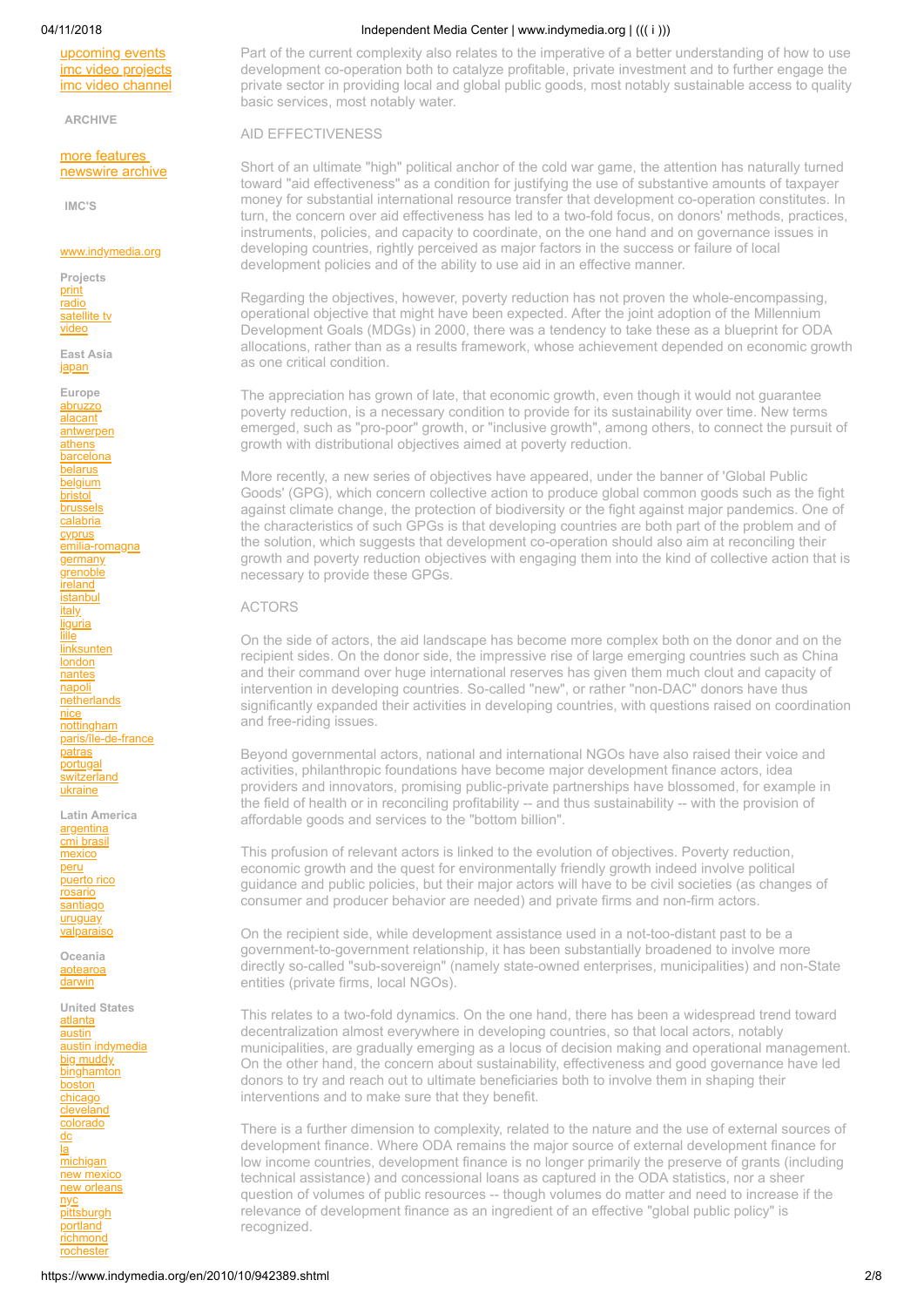roque valley [san diego](http://sandiego.indymedia.org/) [san francisco](http://sf.indymedia.org/) [san francisco bay area](https://www.indybay.org/) [santa cruz, ca](http://www.indybay.org/santacruz/) [tennessee](http://tnimc.org/) [urbana-champaign](http://www.ucimc.org/)

**West Asia [beirut](http://beirut.indymedia.org/)** [israel](http://israel.indymedia.org/)

**Topics** [biotech](http://biotech.indymedia.org/)

**Process** [fbi/legal updates](http://www.indymedia.org/fbi/) [mailing lists](http://lists.indymedia.org/) [process & imc docs](http://docs.indymedia.org/) [tech](http://tech.indymedia.org/) [volunteer](http://volunteer.indymedia.org/)

[IMC technlogy by Mir and IMC](http://process.indymedia.org/tech) Geeks

[admin](https://publish.indymedia.org/earth/servlet/Mir)

04/11/2018 Independent Media Center | www.indymedia.org | ((( i )))

It is, much more, a question of how best to use limited taxpayers' resources -- from donor countries, but also from within developing countries themselves -- to maximize development and poverty reduction impacts through a variety of financial instruments, many of which will and should be based on market conditions and innovations.

A central idea is that the way to use public finance for development is not neutral: the nature of financial instruments and of the mix between public resources and private market instruments has an influence on development results and impacts, notably through the incentives embodied in the various financial instruments.

This is why, beyond the essential availability of aid, its delivery crucially matters for aid effectiveness. Much analytical and empirical work is still needed to develop ways of delivering aid that uses taxpayers' resources to catalyze development finance in a way that distributes risks to agents willing and able to carry it and that promotes incentives toward reaching development and poverty reduction results.

This overall complexity should be welcome, although there are some caveats: the value of complexity depends on a contribution of truly additional funds, and of innovative ideas for tackling development bottlenecks; where complexity signifies simply more and more actors competing for the same sources of funds, and dividing and splitting them into ever smaller interventions, complexity may add additional layers to the aid industry, but actually reduce the actual resources to tackle development challenges.

Still, complexity is at the core of a modern understanding of development co-operation as an instrument of collective action toward various common goods: global poverty reduction, effective global governance, correction of global and local market failures, etc. One of the characteristics of globalization is that it somehow replicates at a global level the early challenges of organizing nation states: there is a need for some sort of a global public policy, even though there is no world government. This is not totally new: through its assistance and structural policies, the European Union has experienced similar challenges.

#### GLOBAL SOCIAL POLICY

Development assistance is highly relevant for the three traditional aspects of such global public policy, following the typology famously introduced by Mugrave: distribution, allocation and stabilization. Redistribution between rich and poor across countries remains a worthwhile public objective, and should be thought of as an incipient "global social policy", which can be implemented either through income transfers or through producing essential services for the poor.

International market failures also point to a role of official development assistance in the global allocation of resources. There may be good reasons (for example ineffective governance, corruption, or an unfriendly investment climate) why private resources do not spontaneously flow toward the poorest countries, but there is also a role to play for foreign aid, not only to build capacity and deal with these reasons, but also to correct information asymmetries or invest in the kind of physical and human capital infrastructures that are also essential for private investment profitability.

Finally, as was amply demonstrated through this current crisis, global official assistance can play a countercyclical role helping stabilize access of developing countries to needed external resources when markets dry up.

## 2. THE ODA APPROACH TODAY: THE AID-EFFECTIVENESS MOMENTUM

Substantial energy has been devoted since the early 2000s to make development aid more effective. First, the adoption of the Millennium Development Goals (MDG) by the United Nations General Assembly has marked a turning point in defining a universally shared set of objectives for development and signaled a common approach toward results-based objectives between donors and recipients.

This has meant a very substantial departure from a situation in which development assistance was too often assessed by its inputs, namely the volume of ODA, toward a welcome focus on results and impacts. Surely, much progress is still needed to better grasp the complexity of measuring development results and to scale up impact evaluations. At least, though, the "how much" question, however still relevant, is systematically complemented by, and tightly interacts with, the "how" and "to what end" ones.

Second, both developed and developing countries have agreed on a set of principles embodied in the 2005 Paris Declaration and in the 2008 Accra Agenda for Action (AAA). There are five major such principles: "ownership" by developing countries (i.e. their own control over their policies and development paths); alignment on their systems, rules and procedures; harmonization between donors, notably through the use of instruments such as budget and program support; a shared focus on development results; and mutual accountability. This agreement on a set of objectives and principles of action as well as on monitoring has been a very significant contribution to global collective action towards development results.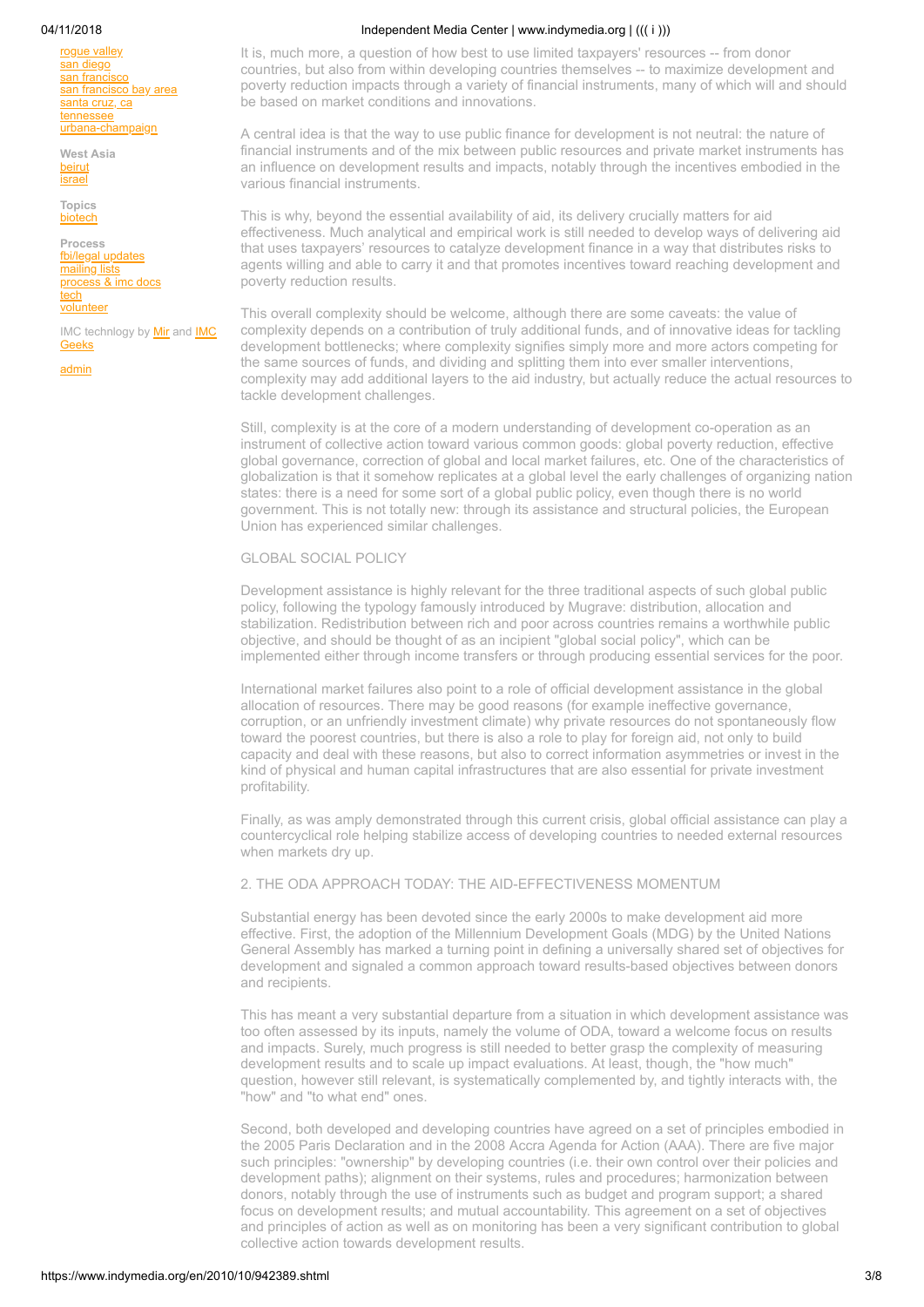Yet, and notwithstanding its usefulness, donor coordination also faces several sets of limitations. We discussed above the dramatic increase in the number of relevant actors in the field of development finance, beyond participating donor and beneficiary governments. "New donors" such as China have endorsed the Paris Declaration but beyond a relatively loose commitment to the principles, in most cases they do not show many signs of a deliberate effort to operationalise this in their development co-operation programmes. At best, thus, coordination is partial and thus likely not to be fully effective, and to be harder to implement due to lesser principled interventions by actors who do not feel bound by it.

Beyond this deeper collective action and coordination problem, two further limitations apply. These limitations should not be seen as diminishing in any way the progress that has been accomplished in structuring collective action, but as a basis on which to build on the earlier initiatives to improve the global aid system.

First, the principles as such make a lot of sense, but their implementation is often complex and problematic -- not least because by their very definition they do not function as clear-cut, centrally administered policies, but need to be applied to local situations and context, so that by definition there can be no one size fits all. Therefore, the ownership principle remains both crucial and quite elusive, most notably in poorly governed countries.

Second, the whole approach aims at improving the existing framework in which official development assistance has evolved over time. In view of the deep, structural changes that characterize the current situation, the time may have come for a significant renewal of the official development assistance approach. This is about a shift from "aid" to "development". It is also fundamentally linked to the debate on "aid architecture".

This paper makes the point that rather directing efforts at creating a new "architecture", we need to better understand how to promote innovation for development results through various initiatives and partnerships, while ensuring that these remain truly demand driven, focus on the needs and realities of recipient countries rather than institutional interests and turf fights within the aid, or broader development co-operation, industry.

# A. THE OWNERSHIP QUESTION

Self determination is at the core of the ownership principle and can be considered as the fundamental tenet of successful development. There are a number of caveats, though. FIRST, it is both an individual aspiration and an objective for any legitimate representation of various social groups. As such, its implementation involves domestic politics: who is "self", who should devise and own a country's economic and social paths? While a democratic government is the ultimate response, it is a construct that requires time and institutional maturity to be effective. Meanwhile, the ownership principle cannot be dissociated from the legitimacy of social and political representation structures or from the notion of "good governance", of local leadership and of the local distribution of power.

According to the 2007 report of the Growth Commission, growth-oriented leadership has been crucial to successful growth experiences. Clearly, however, the quality and legitimacy of leadership is open to interpretation and judgment, including on the donor side, so that the implementation of the ownership principle does not come easily. As such, it is more a guiding objective and quest than a perfectly clear and fully operational principle.

SECOND, in the same line, when there is a strong and capable government, ownership (by the local government) is not an issue. The difficulty with ownership is therefore concentrated on poorly governed countries. In these countries, many donors are not willing to take the risk of alignment on their systems and harmonization through budget aid as they fear the risk of mismanagement. Legal and fiduciary systems are often very weak. In such situations, which actually cover a great number of poor countries, translating the Paris declaration principles into operational guidance is a particular challenge, and necessarily a longer term effort -- but at the same time these are the situations where following through on this challenge offers the greatest returns.

It is clear, however, that a key component of donor action, besides providing resources and financing useful operations, has to be systematic support to capacity development. Again, this comes back to the complexity of development co-operation, and financial assistance alone would hold little promise without being set in a development co-operation partnership that covers a broad range of operational modes and instruments with a view to maximizing the impact on capacity development.

THIRD, successful ownership has typically been related to donor agencies' capacity to build dialogue and trust and to invest in field knowledge so that their advice can be tailored to partner countries' needs and inform the local policy making processes. Such investments by donors are complementary to the provision of financial resources and are crucial ingredients of aid effectiveness. This is an area in which bilateral donors, whose objective function also includes building a bilateral framework conducive to dialogue, have a full role to play in complement to action by multilateral institutions.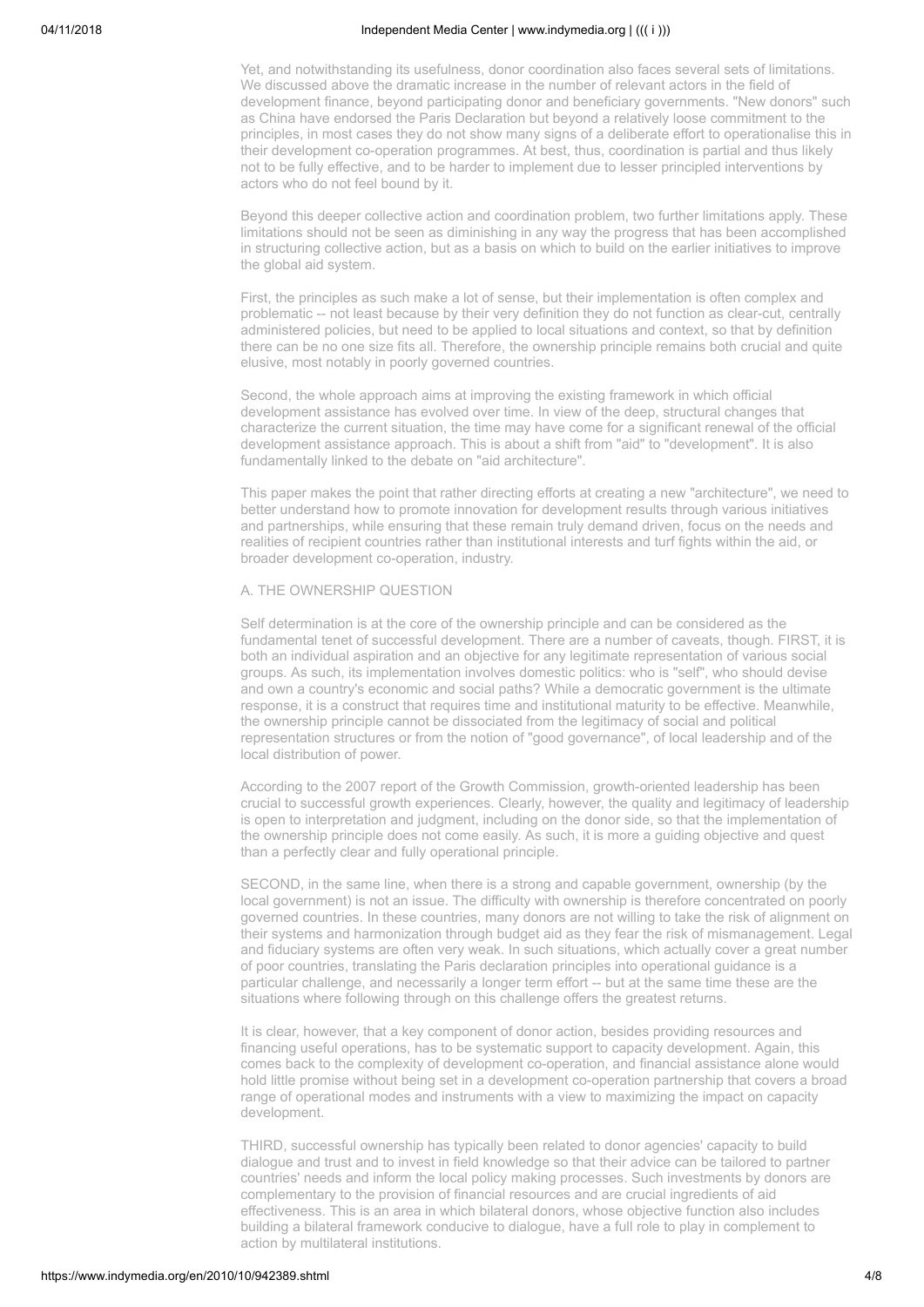However, one of the shortcomings of donor approaches, not unrelated to their being accountable for the use of taxpayers' resources, has often been their limited willingness to tolerate mistakes and errors. Yet, there can be ownership and learning by aid recipients only if there is a trial-anderror process that helps build the recipient countries' knowledge base and policy convictions. However discomforting, there may thus be a tension, sometimes even a contradiction, between the focus on results and the principle of ownership: donors' experience and certainties may be questioned as unconvincing (for example, the recent financial crisis has spread doubt on the value of industrial countries' recommendations with respect to financial market organization) as long as other routes have not been tried.

When donors are so confident about the nature of instruments and policies that may deliver results that they introduce explicit or implicit conditionality based on such instruments and policies, no space is left for the process of ownership to take place. The Accra Agenda for Action has made progress toward addressing such tension by recommending that conditionality be based not on ex ante principles but on mutually agreed objectives and ex post monitoring, which opens the possibility of choosing alternative courses of action and learning from them.

### B. CONTINUITY OR TURNING POINT? BEYOND AID ARCHITECTURE

As mentioned above, from a historical perspective, official development assistance has developed mainly as a government responsibility and a government to government relationship. It has come to be a highly visible, and often criticized, segment of public policies, notably because of its international aspect compounded the challenge of being accountable to the domestic taxpayer and made it necessary to justify resource transfers beyond Nation States' boundaries by actual development results, however measured. Responses have naturally and usefully focused on "aid effectiveness", an issue that has become over the last 10 years an overwhelming concern by DAC donors and aid critiques alike.

The Paris Declaration, the Accra Agenda for Action and the ongoing work conducted by the working party on aid effectiveness (hosted by the DAC) have sanctioned a welcome progress in a common understanding and in collective action in an approach of aid effectiveness. This naturally started with a focus on such government-to-government perspectives, as the source of ODA funds on the donor side, and those with the political responsibility for creating and fostering capacity development and an enabling environment for a country's development on the recipient side.

Acknowledging the key role of other stakeholders for development, however, the effort has increasingly brought in civil society, the non-executive branches and sub-national level of government, as well as private sources of development co-operation. Being a specific aspect of public policies, the focus has largely been on how to make the relationship underpinning North-South transfers more effective.

This was done acknowledging that, within an improved enabling environment provided by the government side, the private sector and other stakeholders beyond government are essential for bringing about actual development results. However, the success to involve the private sector in particular and to use the potential of ODA through various innovative instruments and practices to act as a catalyst leveraging public with other resources and initiatives, has so far been limited.

Effectiveness issues and potential problems have been addressed within the broader development co-operation apparatus, by trying to analyze and improve the chain of policy implementation from taxpayer inputs to development results. National bureaucracies have invested substantial time and resources discussing the changes and reforms necessary so that public spending by donor countries in developing countries produce more "development", devising principles and good practices and monitoring their implementation.

While the relevance of other actors, most notably firms and the private sector, have been amply recognized and discussed, officials from donors and developing invested in the aid effectiveness work have struggled -- and mostly not succeeded -- to involve the private sector in these discussions and efforts. While the private sector has not shown an overwhelming interest in taking part in the exercise, a key challenge remains an aid business that is in many ways still largely "topdown", supply driven and self-referential.

This focus is restrictive because development is not primarily to be "caused" by public money. While "good practices", if respected by donors, can contribute to an enabling environment that enhances the scope for development results, they cannot create results as in a plan or command economy. This is not possible without the central role of the interaction between public and private actions, and of understanding the conditions in which private initiatives will contribute to the public good.

Such interaction is not "caused" by one of the parties, and is not likely to take place in systematically reproducible ways. But it may be facilitated by either party. Development effectiveness, thus, should be portrayed more as a joint public-private discovery process, in which innovation, evaluation and scaling-up are interdependent keystones of success and should receive much more attention.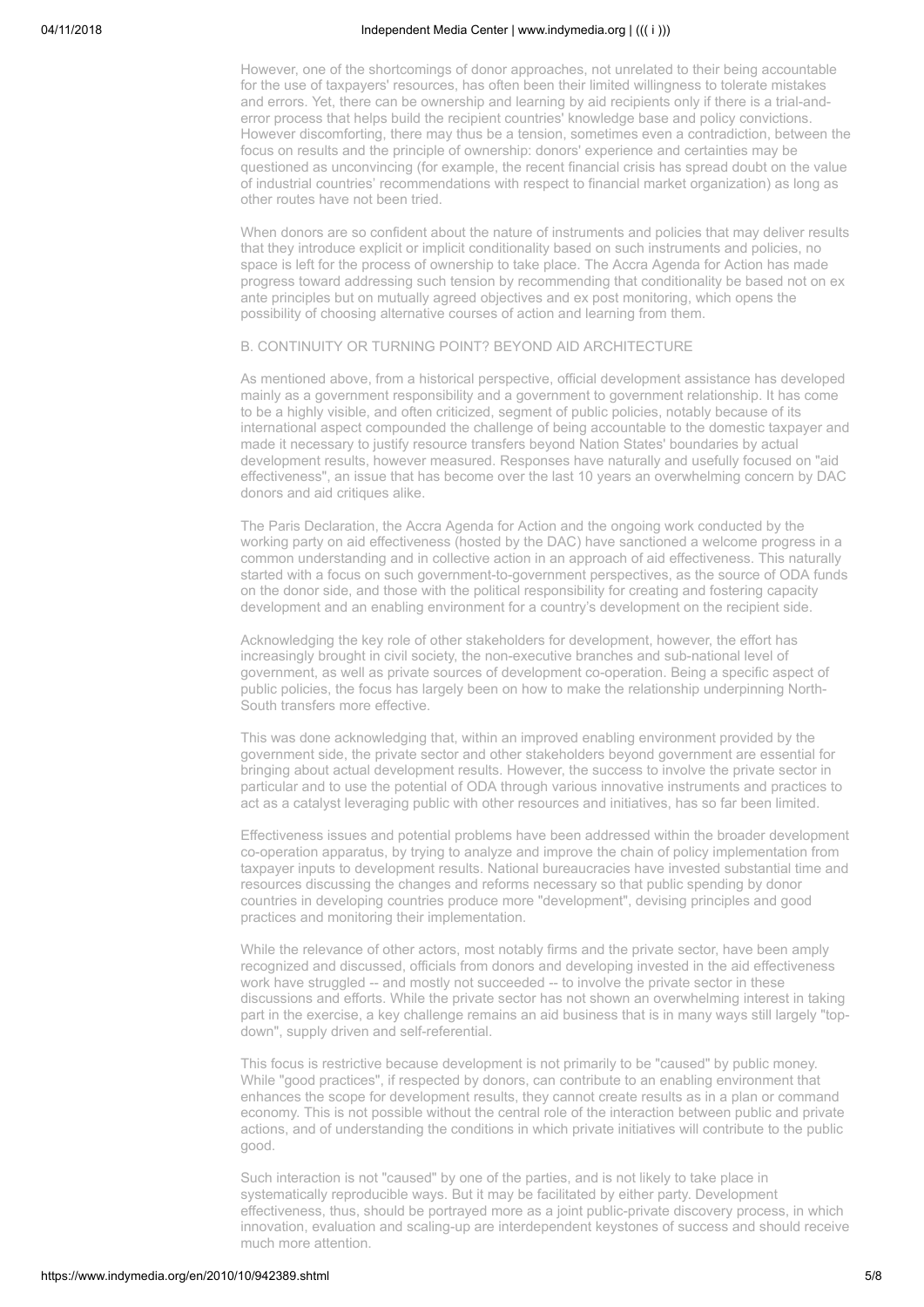If we accept that the multitude of actors, as well as the multitude of development challenges and needs make complexity an inevitable feature of development assistance, it follows that the aid "architecture" should not try either to hide it or ignore it. Naturally, different actors have different) approaches and objectives. What is important is that all actors need to understand their efforts not only in isolation, but take the context of this complexity into account, and always remain conscious that their efforts need to fit into the development context, and the reality and capacity of the recipient country -- because it is within the country and the interplay of its people and development stakeholders where the development needs to, and can only, take place. But a dogmatic focus on simplicity or standardized, uniform approaches, would stifle the essential competition of approaches and ideas that are key to producing better aid effectiveness.

This points to two desirable characteristics with a view to better capturing the contribution and innovation offered by actors not engaged as yet in the aid effectiveness work:

(1) a principle of mutual recognition of approaches and practices among aid actors, based both on - A degree, in the sense of a certain minimum level of harmonization (that prevents transaction costs from becoming too costly and counterproductive for aid effectiveness) through a set of behavioral principles, in the spirit of the Paris Declaration, and on - An explicit acceptation of differences through competitive behaviors and ideas, with a commitment to mutual learning;

(2) an "overlapping networks" approach, rather than a silo-type or a hierarchical institutional perspective. This vision is akin to the "network of networks" approach undertaken in the context of this WEF exercise. More than "architecture", one should rather speak of a global system of development co-operation.

Insofar as mutual recognition is concerned, the DAC has accumulated considerable experience through its role in bilateral donor coordination. However, the kind of consensus that has been achieved over the years within DAC through long negotiations is not going to be easily extended to all non-DAC sources of development finance, with challenges especially in terms of transferring it to private actors. Extending the approach will require a pragmatic debate on how the principles, which generally enjoy broad acceptation, can be pragmatically and flexibly applied, with a view to gradually constructing the basis for collective action involving these new actors.

While the DAC pursues an increasingly intensive engagement with other countries, notably big emerging economies, on these issues, it is obvious that deep cultural and institutional differences and visions between DAC donors and this group, as well as within this group, leave a long way to cover. Similarly, civil society representatives are an active party in the aid effectiveness effort. But this and other forms of dialogue between DAC donors and other providers of development cooperation should be expanded, with a particular need to strengthen the private sector dimension.

More than a global architecture, it would be useful to think of development assistance and development finance as a set of "overlapping networks". Each of them may well develop its own collective action principles, provided there is mutual recognition between networks. The guiding principles of all, however, should be the quest for development impacts. However, this should be recognized as an unending quest, as measuring development will remain partial and somewhat elusive. It should again be seen as a cumulative learning process made of trial and errors, where asking questions, defining objectives and monitoring and evaluating actions are fundamental. The measurement of "development results" should thus be seen as a process and an instrument for delivering aid more effectively and for promoting innovative public and private approaches.

It would be futile to specify a full-fledged "architecture" of these overlapping networks, since their added value stems from the additional resources they bring, the diversity of their identities, objectives, practices and operational modes. As part of such "overlapping networks" approach, a new conception of multilateralism is called for, one that does not consider that multilateral action should be left to multilateral institutions alone, but that a whole range of "non multilateral" actors can also effectively contribute to it by working together on joint objective through a networking approach. For example, a flawed and misleading conception of multilateralism would tend to allocate global common interests to multilateral institutions and more local and national interests to bilateral ones.

A more promising approach consists in recognizing the different interests and practices of these various actors and in mobilizing them in the joint pursuit of development results and global public goods. In the area of climate change, for instance, it is particularly important especially after the shortcomings of Copenhagen to focus not only on the multilateral negotiation but to encourage and document national policies that are developing in many places and to build the premises of a successful collective action on such decentralized premises. The two approaches are obviously not mutually exclusive.

What can be done to promote this vision of overlapping networks (without proposing a grand architecture that would miss the point)? Beyond institutional and governance reform, already well under discussion, aiming at improving developing country representation, two evolutions of the global aid system should be promoted, namely larger networking and mutual accountability: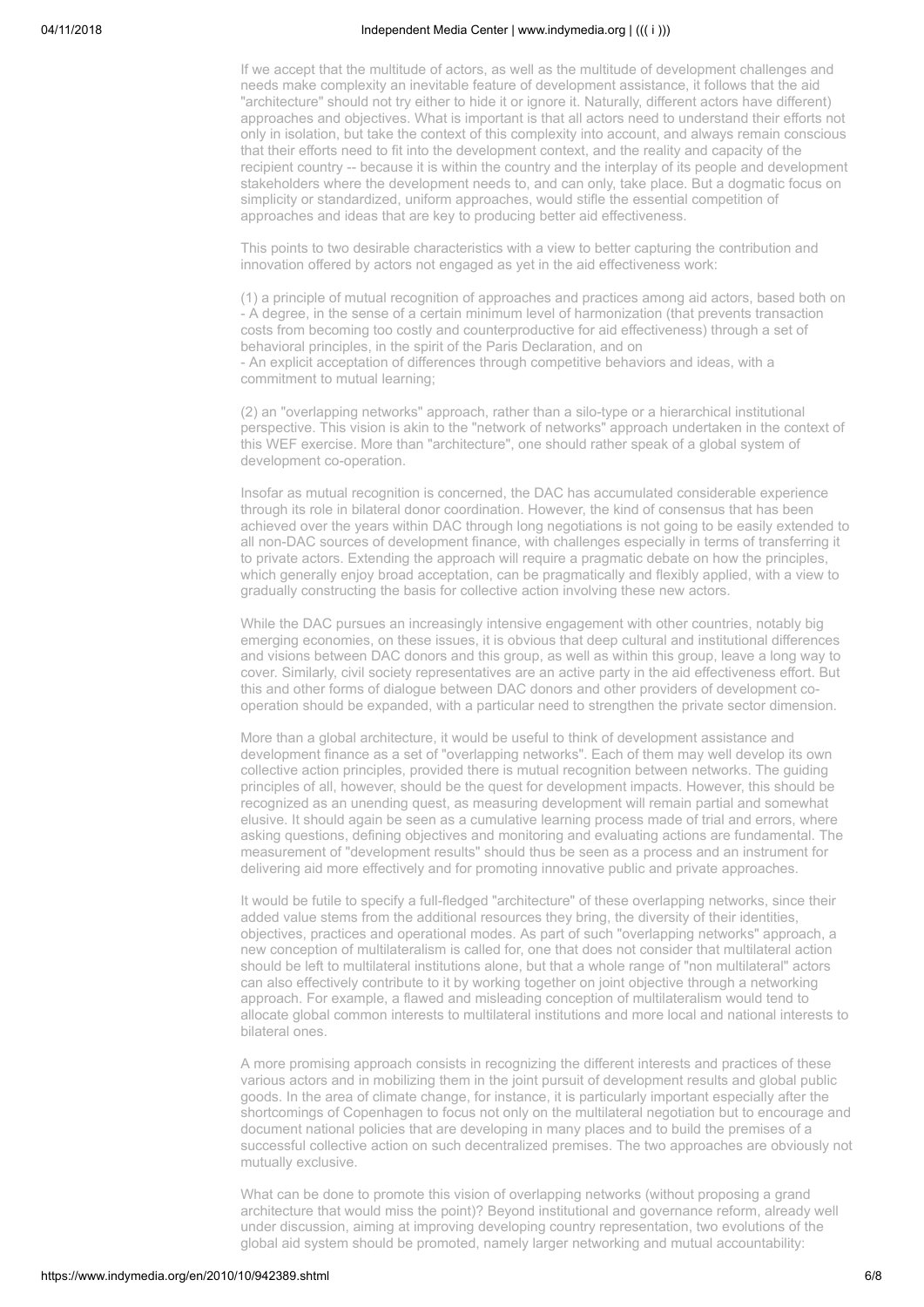1) Extension of the current "architecture" to promote systematic dialogue and interaction between DAC and non DAC donors, as well as between public and private donors, and also systematically involve aid recipients. While recipient countries and increasingly countries outside the DAC with development programmes are constituent parts of the aid effectiveness work, the World Economic Forum could promote in particular a stronger and inclusive public-private dialogue. A key focus of this series of dialogues should be to document and question the development impacts of international and local actions through a series of instruments: case and field studies, scientific impact evaluations, shared evaluations. Another focus should be to progressively build consensus on the state of knowledge, the identification of problems, the methods and modalities to adopt. There should also be a group specifically made in charge of innovation and the monitoring of innovation.

2) Independent monitoring of volumes, activities, results and impacts. Documenting, possibly on a selected country basis, the nature and consequences of international development finance activities undertaken by various development actors, both public and private, would be an essential component of a successful regulation of the global aid system toward development results. An alternative could be also discussed, namely the extension of the DAC peer review system to non-DAC actors and initiatives. These two proposals are not mutually exclusive. Their role would be to create a framework of disciplines and incentives on which to base the quest for development results.

As a partial conclusion, improving on the current aid system should hinge on two distinct but complementary dimensions. The first one is on how to improve existing approaches and practices, and this is what the discussion above has addressed, through the suggestion of opening the dialogue and interaction and disseminating further relevant information. The second one is how to innovate and provide additional ideas and resources from "out-of-the system". This is what our last section recommends, through an initiative based on promoting innovation that might usefully be taken up by the World Economic Forum.

### 3. A PROPOSAL: CREATE A GLOBAL AID PARTNERSHIP FOR INNOVATION

As a unique forum for public-private interaction, the World Economic Forum is well placed to take up the challenge, even though its focus on actionable ideas and quick fixes may not be the essential value added that ought to be expected. It is doubtful that ideas directly emerge during and out of discussions, however innovative and high-level, or from trying in short sessions to harness joint, "out-of-the-box" thinking to produce recommendations for specific actions. Where it could make the difference is in shaping processes that lead to results rather than in results per se. Results pop out from individual and collective actions, not from a top-down approach, be it shared between private and public representatives. Most of the time, ideas come on a random and not pre-determined basis. They are only -- if essentially -- informed by earlier discussions.

A key question for the Forum, thus, is how to generate the incentives that may promote innovative thinking and behavior. We need a framework to promote innovation at all stages: decentralized initiatives, "venture aid" capital funding and development, a place to "air" existing innovations, discuss them through proposals and examples and disseminate their lessons, a constant monitoring of existing innovative approaches, a systematic evaluation of decisions to support such or such innovation. This lies miles away from an attempt a defining a well thought-out "aid architecture". Promoting and exploiting chaos might be a more promising approach. Tough call for international bureaucracies!

What are the suggestions that the World Economic Forum might consider to help promote innovations for development? In our proposal below, we build on two things that have had promising results:

-- The first one is the creation of the Consultative Group for Assisting the Poor (CGAP: www.cgap.org), an independent policy and research center established in partnership between development agencies and private foundations that share the common objective of reducing poverty though improving access of the poor people to financial services. CGAP has developed as a forum for discussion and information sharing as well as a platform for peer pressure toward improved microfinance effectiveness.

-- The second one is the recent marketplace on financial innovations for development jointly organized in Paris on March 4-6, 2010 in partnership between the Agence Française de Développement (AFD), the Bill and Melinda Gates Foundation, and the World Bank. This forum, which received 1500 confirmed applications and hosted in permanence about 900 participants over its three days, confirmed the considerable interest in all segments of development activities for innovative solutions in which finance would play the supporting role of reaching for well identified development results.

Building on these experiences, WE SUGGEST THAT THE WORLD ECONOMIC FORUM SUPPORTS THE CREATION OF A "GAPI" (GLOBAL AID PARTNERSHIP FOR INNOVATION), with four missions: